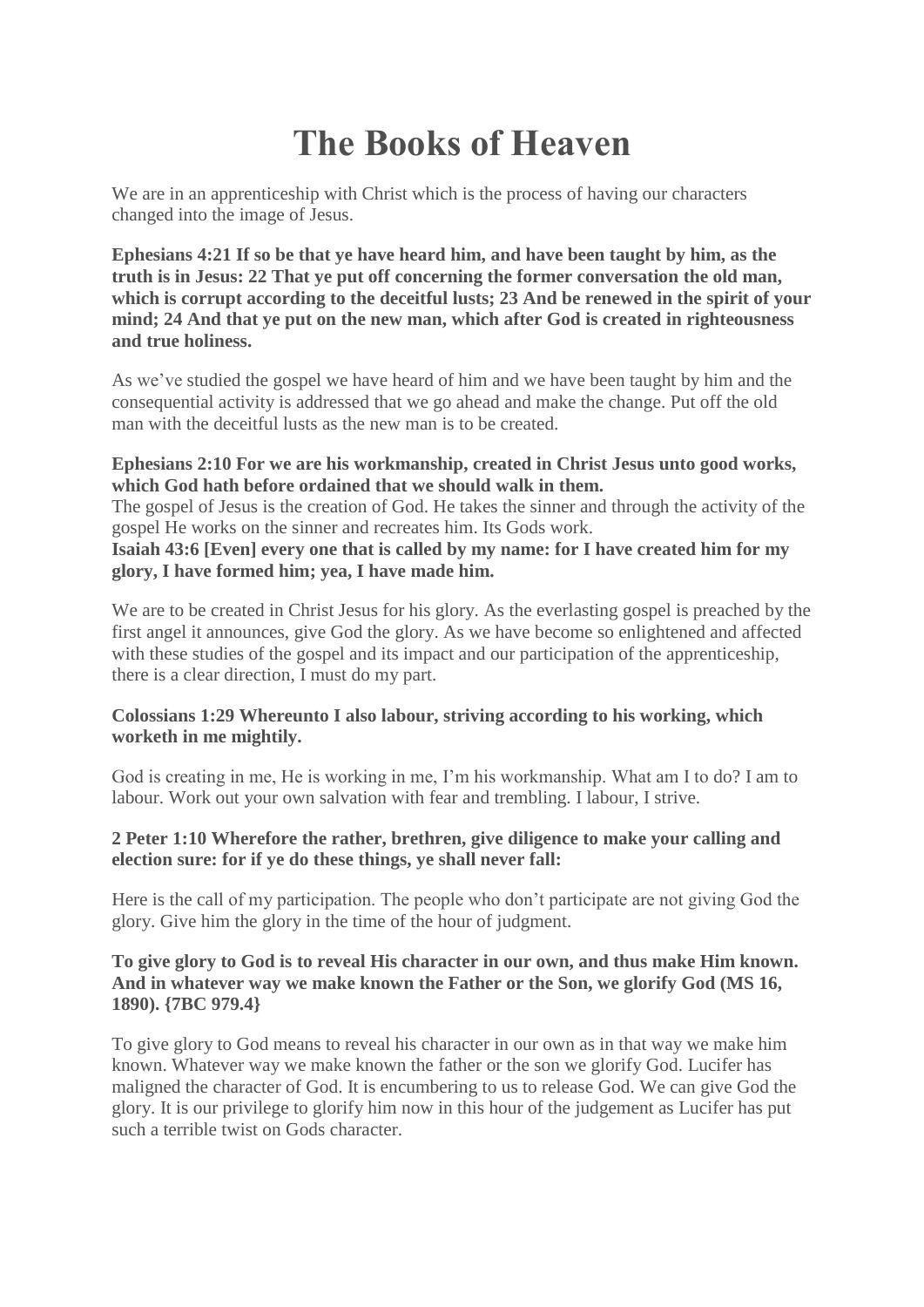**In the opening of the great controversy, Satan had declared that the law of God could not be obeyed, that justice was inconsistent with mercy, and that, should the law be broken, it would be impossible for the sinner to be pardoned. Every sin must meet its punishment, urged Satan; and if God should remit the punishment of sin, He would not be a God of truth and justice. When men broke the law of God, and defied His will, Satan exulted. It was proved, He declared, that the law could not be obeyed; man could not be forgiven. Because he, after his rebellion, had been banished from heaven, Satan claimed that the human race must be forever shut out from God's favor. God could not be just, He urged, and yet show mercy to the sinner. {DA 761.4} But even as a sinner, man was in a different position from that of Satan. Lucifer in heaven had sinned in the light of God's glory. To him as to no other created being was given a revelation of God's love. Understanding the character of God, knowing His goodness, Satan chose to follow his own selfish, independent will. This choice was final. There was no more that God could do to save him. But man was deceived; his mind was darkened by Satan's sophistry. The height and depth of the love of God He did not know. For him there was hope in a knowledge of God's love. By beholding His character He might be drawn back to God. {DA 761.5}**

It is this misalignment of Gods character that is our privilege to correct. That God is just and yet can justify the sinner. It is our privilege to give God the glory. What was Gods glory when Moses asked him to show it? The very thing that Lucifer said He wasn't we are to demonstrate.

**Exodus 34:6 And the LORD passed by before him, and proclaimed, The LORD, The LORD God, merciful and gracious, longsuffering, and abundant in goodness and truth, 7 Keeping mercy for thousands, forgiving iniquity and transgression and sin, and that will by no means clear [the guilty]; visiting the iniquity of the fathers upon the children, and upon the children's children, unto the third and to the fourth [generation].**

Lucifer said He can't be a just God if he's going to forgive people. But his character is of such a nature that He can forgive iniquity, transgression, and  $sin$ . Iniquity  $=$  lawlessness, transgression  $=$  breaking of the law,  $sin = all$  that and more. God can forgive and yet be just? This is our work to demonstrate. The judgement must reveal this. God's glory is under scrutiny. It's how He deals with the sin and with sinners is what must be demonstrated to be contrary to what Lucifer said.

## **Psalm 51:3 For I acknowledge my transgressions: and my sin [is] ever before me. 4 Against thee, thee only, have I sinned, and done [this] evil in thy sight: that thou mightest be justified when thou speakest, [and] be clear when thou judgest.**

When God judges, speaks and draws his conclusions, King David says I'm confessing my sin so that when you are judged, you will be clear as you will judge. That is the issue involved here. In this judgement of the first angel's message God is going to be clear by the way He deals with our sins. To do this work, God actually has records. God has the record of all of our activities. He has kept the records. He is a very thorough lawyer.

**Daniel 7:9 I beheld till the thrones were cast down, and the Ancient of days did sit, whose garment [was] white as snow, and the hair of his head like the pure wool: his throne [was like] the fiery flame, [and] his wheels [as] burning fire. 10 A fiery stream issued and came forth from before him: thousand thousands ministered unto him, and**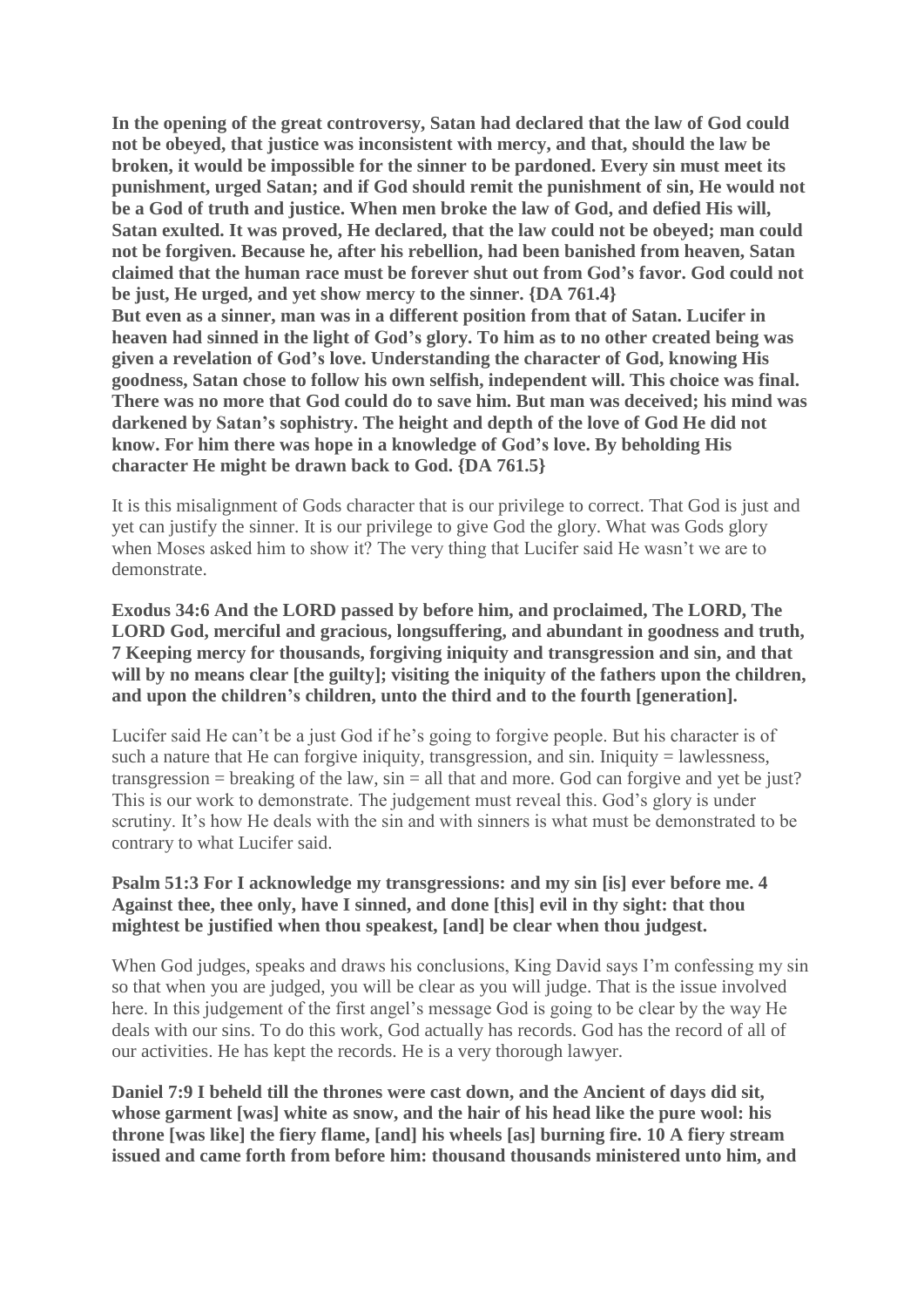#### **ten thousand times ten thousand stood before him: the judgment was set, and the books were opened.**

The books were opened. There are myriads of witnesses and angels and the books (plural) are opened. Remember God needs to be cleared by the way He deals with sinners. God has kept records and He spends time to examine with all the witnesses with him the dealings of everyone's lives. Thousands of angels are watching the examination of the books. Notice what they exclaim.

**Revelation 5:11 And I beheld, and I heard the voice of many angels round about the throne and the beasts and the elders: and the number of them was ten thousand times ten thousand, and thousands of thousands; 12 Saying with a loud voice, Worthy is the Lamb that was slain to receive power, and riches, and wisdom, and strength, and honour, and glory, and blessing. 13 And every creature which is in heaven, and on the** earth, and under the earth, and such as are in the sea, and all that are in them, heard I **saying, Blessing, and honour, and glory, and power, [be] unto him that sitteth upon the throne, and unto the Lamb for ever and ever.**

This is what the angels are doing. They are recognising that He is worthy. They give glory to God because He has spent time with them examining the books. Satan's attack on the government of God is totally clear. They burst out and worship because God is so just. What are the books and what do they reveal because the angels are so exuberant?

## **THE BOOK OF RECORDS**

**Psalm 87:3 Glorious things are spoken of thee, O city of God. Selah. 4 I will make mention of Rahab and Babylon to them that know me: behold Philistia, and Tyre, with Ethiopia; this [man] was born there. And of Zion it shall be said, This and that man was born in her: and the highest himself shall establish her. 6 The LORD shall count, when He writeth up the people, [that] this [man] was born there. Selah.**

God shall count when He writeth up the people. There is a writing of where the people are born in heaven. There are people born out and in the church – Zion and Babylon. God has a birth register. Birth registers of people that were born outside of the church and those that are born in the church. Who is recorded in the church?

#### **John 3:5 Jesus answered, Verily, verily, I say unto thee, Except a man be born of water and [of] the Spirit, He cannot enter into the kingdom of God. 6 That which is born of** the flesh is flesh; and that which is born of the Spirit is spirit. 7 Marvel not that I said **unto thee, Ye must be born again.**

To enter there you must be born there. To be registered in the birth book of Zion, we need to be born again. Otherwise we are just born in Babylon, Ethiopia, Australia etc. That is the birth register of those born there.

## **John 1:12 But as many as received him, to them gave He power to become the sons of God, [even] to them that believe on his name: 13 Which were born, not of blood, nor of the will of the flesh, nor of the will of man, but of God.**

There were people born of the flesh and they are in verse four. Egypt was a place of birth of sin. They were born according to the flesh. Those born in the city of Zion are born of God.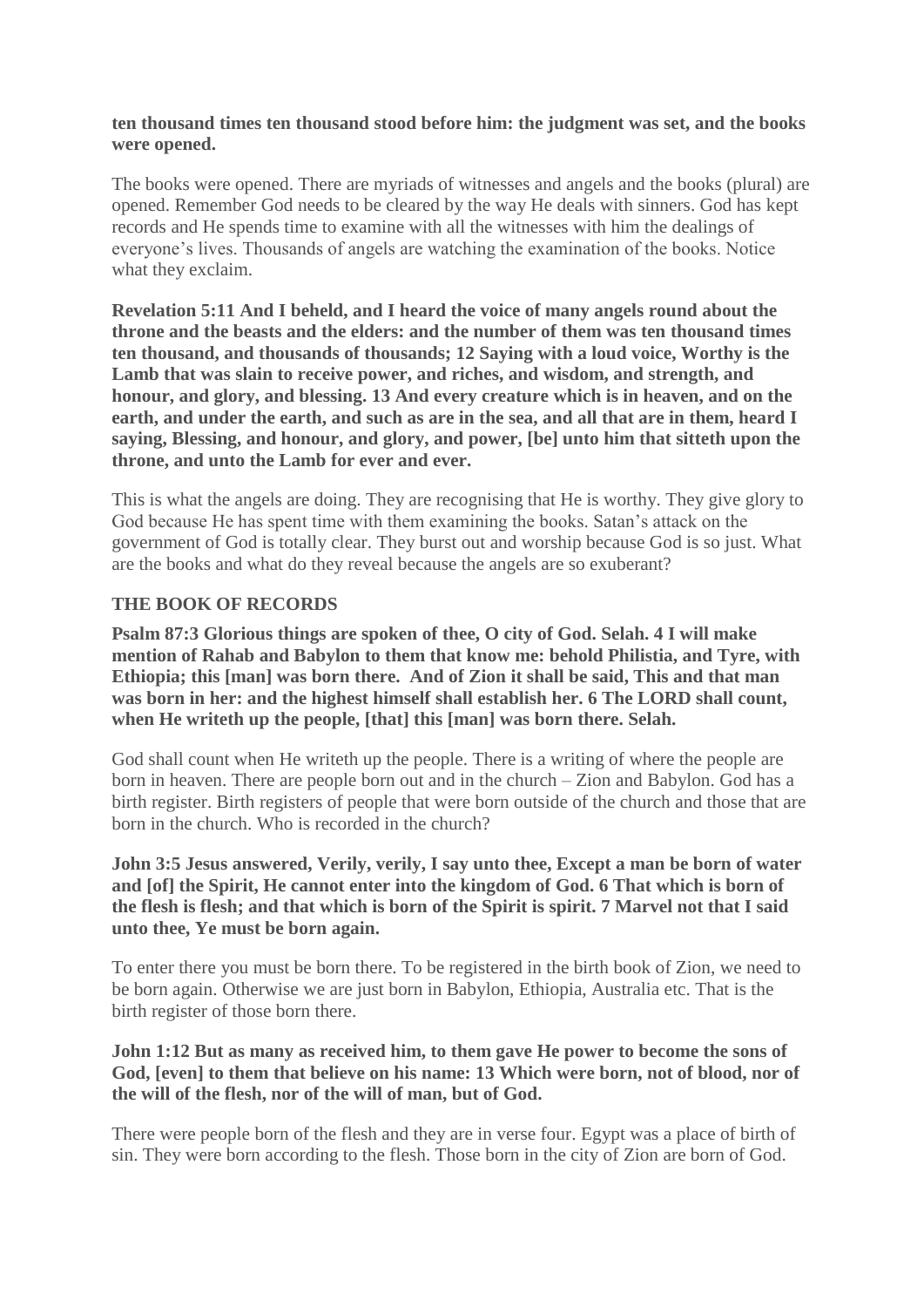#### **Luke 10:20 Notwithstanding in this rejoice not, that the spirits are subject unto you; but rather rejoice, because your names are written in heaven.**

God shall count in the register of the heavenly Zion those whose names are born there. That is one of the books, born into Zion.

## **THE BOOK OF LIFE**

**Revelation 20:12 And I saw the dead, small and great, stand before God; and the books were opened: and another book was opened, which is [the book] of life: and the dead were judged out of those things which were written in the books, according to their works.**

Very clearly there a registry of people who have not been born of the flesh but of God. It is the registry of the book of life. There are other books including a book of registration of birth.

## **THE BOOK OF REMEMBERANCE**

**Malachi 3:16 Then they that feared the LORD spake often one to another: and the LORD hearkened, and heard [it], and a book of remembrance was written before him for them that feared the LORD, and that thought upon his name.**

There is a book of registration of birth and also a book of remembrance. Everything that people are doing in communing, speaking and doing together in their love for God is chronicled.

## **Psalms 56:8 Thou tellest my wanderings: put thou my tears into thy bottle: [are they] not in thy book?**

God has a book of remembrance. A book that tells of our wanderings, our tears and sufferings together with Jesus. There is also a book according to our works. It says they will be judged according to their works.

## **THE BOOK OF WORKS**

## **2 Corinthians 5:10 For we must all appear before the judgment seat of Christ; that every one may receive the things [done] in [his] body, according to that He hath done, whether [it be] good or bad.**

There is a book of the things which we have done in the book of works. We are going to be judged according to our works. That book of works is written for the purpose so that we can be judged according to our works. God has chronicled everything, nothing is left out.

**Romans 2:6 Who will render to every man according to his deeds: 7 To them who by patient continuance in well doing seek for glory and honour and immortality, eternal life: 8 But unto them that are contentious, and do not obey the truth, but obey unrighteousness, indignation and wrath, 9 Tribulation and anguish, upon every soul of man that doeth evil, of the Jew first, and also of the Gentile; 10 But glory, honour, and peace, to every man that worketh good, to the Jew first, and also to the Gentile:**

God is going to judge every man according to their works. Its all in front of the angels and they see how He is going to deal with all those records. We are his workmanship created in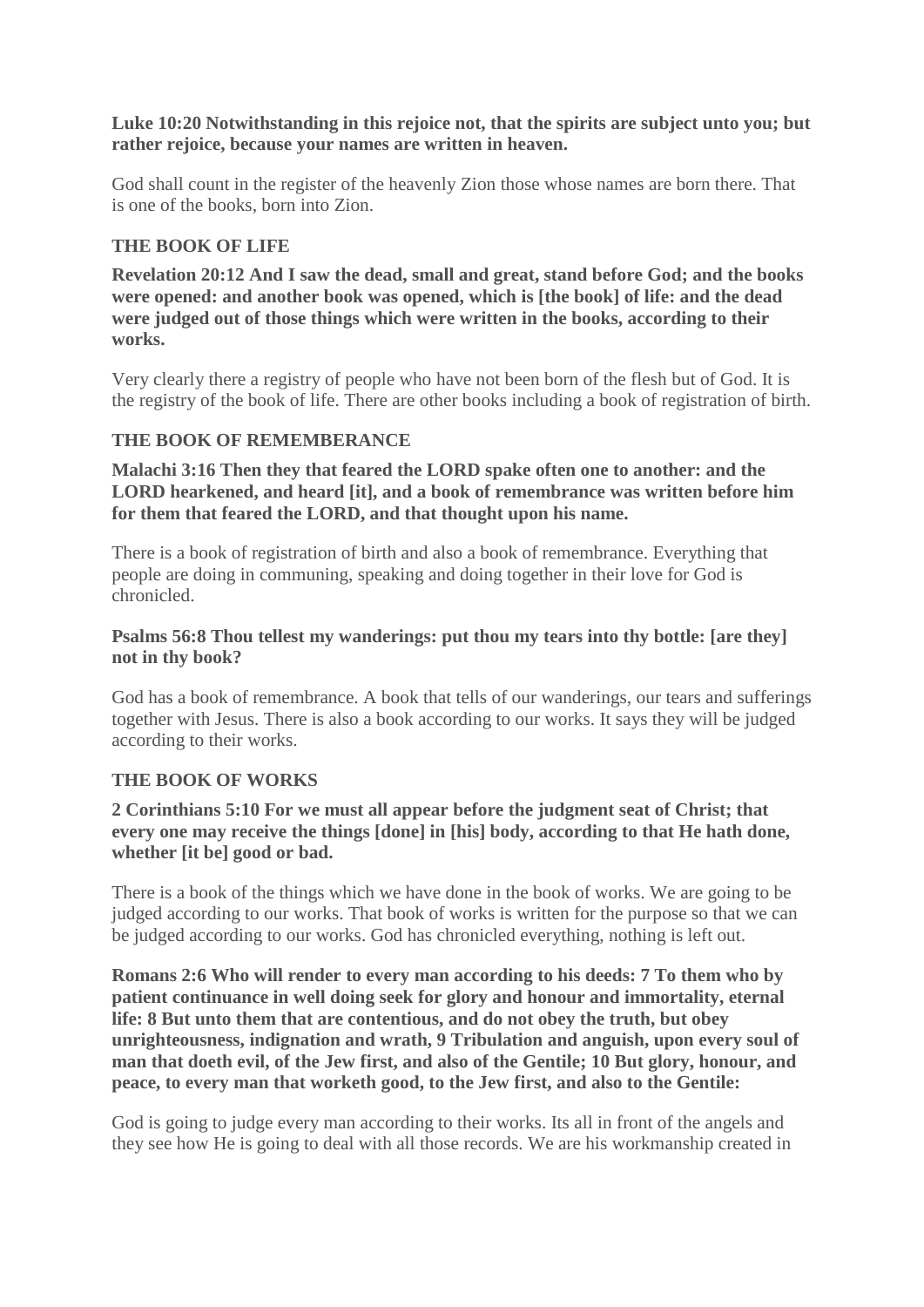Christ Jesus unto good works. God has a book of works, the good and the bad. That book is going to be examined. The evil deeds are recorded there.

**Isaiah 65:6 Behold, [it is] written before me: I will not keep silence, but will recompense, even recompense into their bosom, 7 Your iniquities, and the iniquities of your fathers together, saith the LORD, which have burned incense upon the mountains, and blasphemed me upon the hills: therefore will I measure their former work into their bosom.**

It is written before me all the things they have been doing.

**Deuteronomy 32:32 For their vine [is] of the vine of Sodom, and of the fields of Gomorrah: their grapes [are] grapes of gall, their clusters [are] bitter: 33 Their wine [is] the poison of dragons, and the cruel venom of asps. 34 [Is] not this laid up in store with me, [and] sealed up among my treasures?**

God is in his heavenly sanctuary with all the records including all the evil records.

**Hosea 7:2 And they consider not in their hearts [that] I remember all their wickedness: now their own doings have beset them about; they are before my face.**

When God opens the books its there right in front of his face.

**Matthew 12:36 But I say unto you, That every idle word that men shall speak, they shall give account thereof in the day of judgment.**

Its all recorded, every word, every act.

## **1 Corinthians 4:5 Therefore judge nothing before the time, until the Lord come, who both will bring to light the hidden things of darkness, and will make manifest the counsels of the hearts: and then shall every man have praise of God.**

Its all going to be opened up. The books are open in the judgement. As the judgement commenced under the first angels message in the heavenly sanctuary as per Daniel 8:14, ever since that time of 1844 we have seen the sanctuary and all that God does.

## **Daniel 8:14 And He said unto me, Unto two thousand and three hundred days; then shall the sanctuary be cleansed.**

Those records of all the works of man have to be cleansed as its all a dirty picture.

## **Daniel 7:10 A fiery stream issued and came forth from before him: thousand thousands ministered unto him, and ten thousand times ten thousand stood before him: the judgment was set, and the books were opened.**

All the books were opened to be dealt with, cleansed and corrected.

**Hebrews 9:13 For if the blood of bulls and of goats, and the ashes of an heifer sprinkling the unclean, sanctifieth to the purifying of the flesh: 14 How much more shall the blood of Christ, who through the eternal Spirit offered himself without spot to God, purge your conscience from dead works to serve the living God?**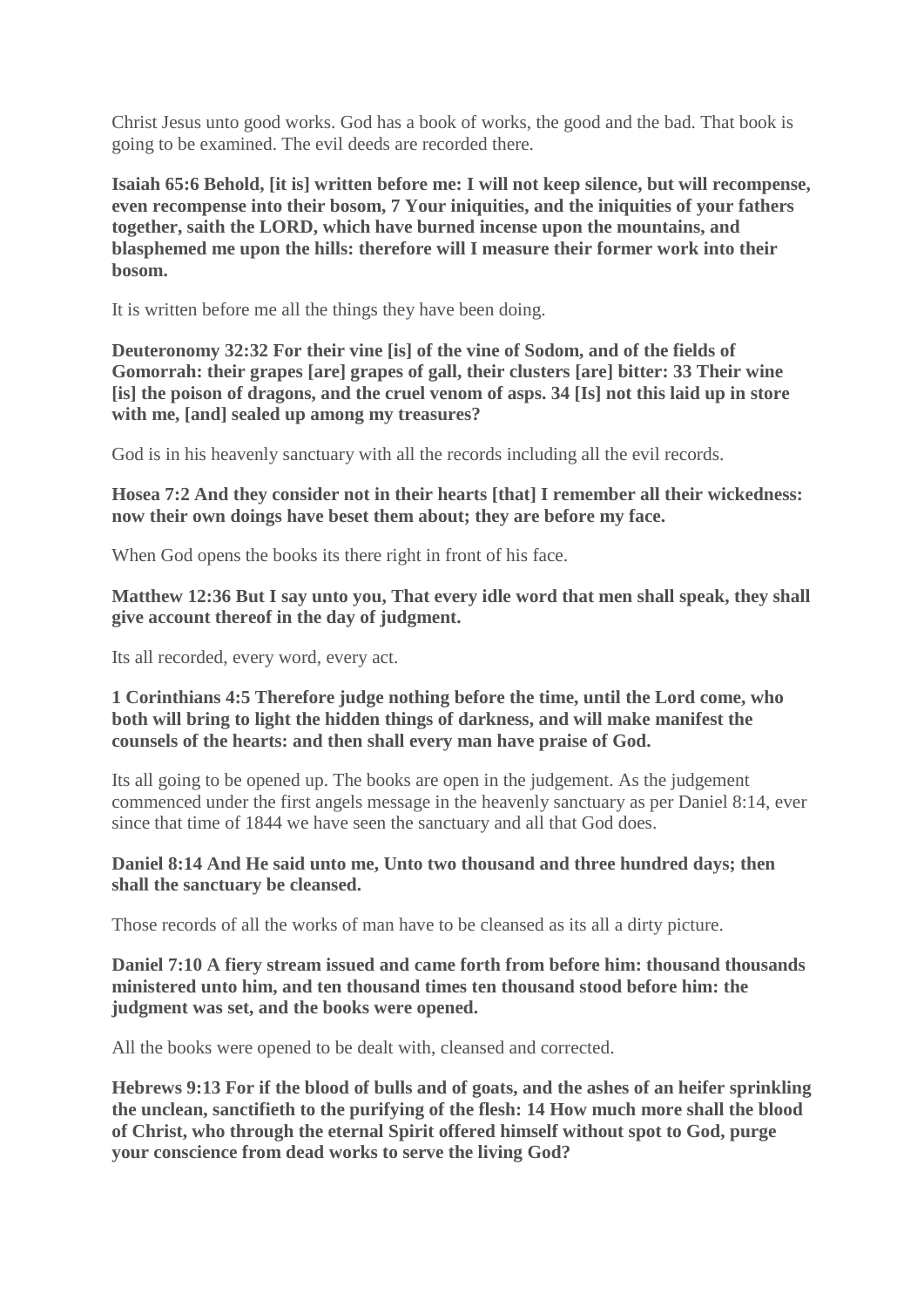God is going to cleanse the sanctuary. He is going to erase and purify the terrible records in the books. How is He going to do that? In the examination of Gods people called upon to give him the glory. As they went through the apprenticeship they made lots of mistakes as all their sins are in the records even though they are born again. As the earthly sanctuary was cleansed by the blood of the goat, how much more shall the blood of Christ purify our souls?

**Hebrews 9:23 [It was] therefore necessary that the patterns of things in the heavens should be purified with these; but the heavenly things themselves with better sacrifices than these. 24 For Christ is not entered into the holy places made with hands, [which are] the figures of the true; but into heaven itself, now to appear in the presence of God for us:**

Jesus has gone there and in the time of the judgement. He comes to the ancient of days and He works to cleanse the sanctuary to cleanse all that is written among Gods treasures by his precious blood. God has a record of every mans sins. What can He do through the blood of Jesus?

#### **Proverbs 19:11 The discretion of a man deferreth his anger; and [it is] his glory to pass over a transgression.**

He's recorded it and now he's going to reveal his glory as He can pass over a transgression.

## **Isaiah 43:25 I, [even] I, [am] He that blotteth out thy transgressions for mine own sake, and will not remember thy sins.**

As we realise that God has a perfect record of everybody's sins and a record of a registry of births and remembrance, the thing that troubles everyone is that He has a record of all our sins. He's got a record of it in all the books but now He applies the blood of Jesus according as every sinner has responded to the blood of Jesus.

## **Psalms 51:4: that thou mightest be justified when thou speakest, [and] be clear when thou judgest.**

How is God going to be clear when He speaks? By the fact that the people have taken hold of Jesus and confessed. It is his glory to crossover and bypass the sins recorded. The call is to give God the glory. To give him the glory what must I do? What is included in this time of the books opening up everything?

## **Acts 3:19 Repent ye therefore, and be converted, that your sins may be blotted out, when the times of refreshing shall come from the presence of the Lord; 20 And He shall send Jesus Christ, which before was preached unto you: 21 Whom the heaven must receive until the times of restitution of all things, which God hath spoken by the mouth of all his holy prophets since the world began.**

What is the call to give him the glory? Because Jesus Christ has been given to us in the work of the atonement to deal with my past sins, to develop a character like his. The records of his work for me is to be clearly chronicled so that when the book is examined about my sins against every one of those sins has the blood of Jesus applied. What must I do for that to happen? Repent and be converted that your sins may be blotted out. Consider your sins. His examination since 1844 is to deal with people who are born and recorded in the birth register